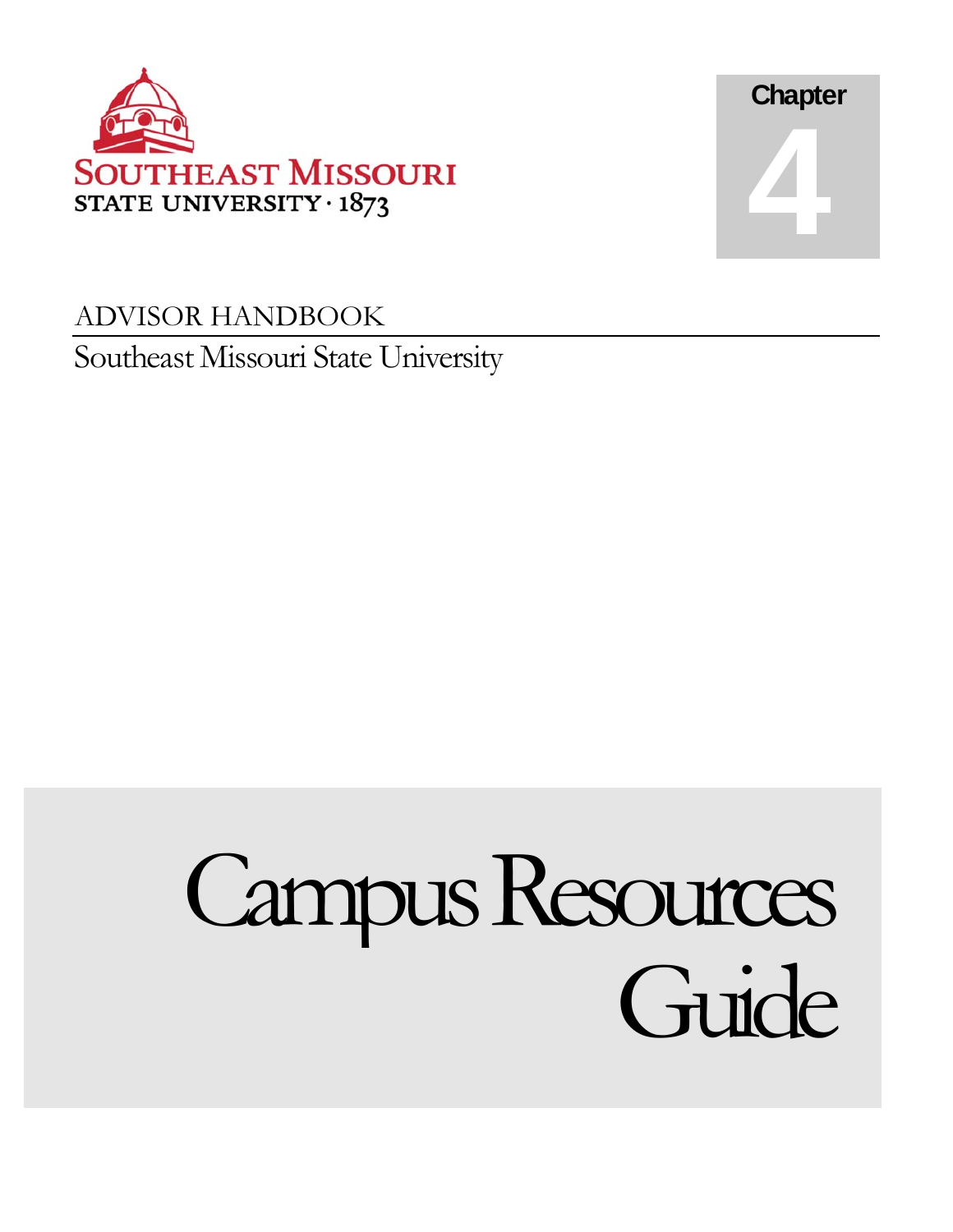# **Chapter** 4

# Chapter 4: Campus Resources Guide

*Names and Numbers Current as of March, 2021* 

## **Academic Advising Contacts**

| 651-2007 | College of Education, Health and<br>Human Studies, College of<br>Humanities and Social Sciences,<br>College of Arts and Media &<br><b>Exploratory Majors</b> |
|----------|--------------------------------------------------------------------------------------------------------------------------------------------------------------|
| 651-5090 | Harrison College of Business &<br>Computing, College of Science,<br>Technology, Engineering &<br>Mathematics (STEM)                                          |
| 651-2766 | Online majors                                                                                                                                                |
| 888-0513 |                                                                                                                                                              |
| 840-9575 |                                                                                                                                                              |
| 472-3210 |                                                                                                                                                              |
| 332-0516 |                                                                                                                                                              |
|          |                                                                                                                                                              |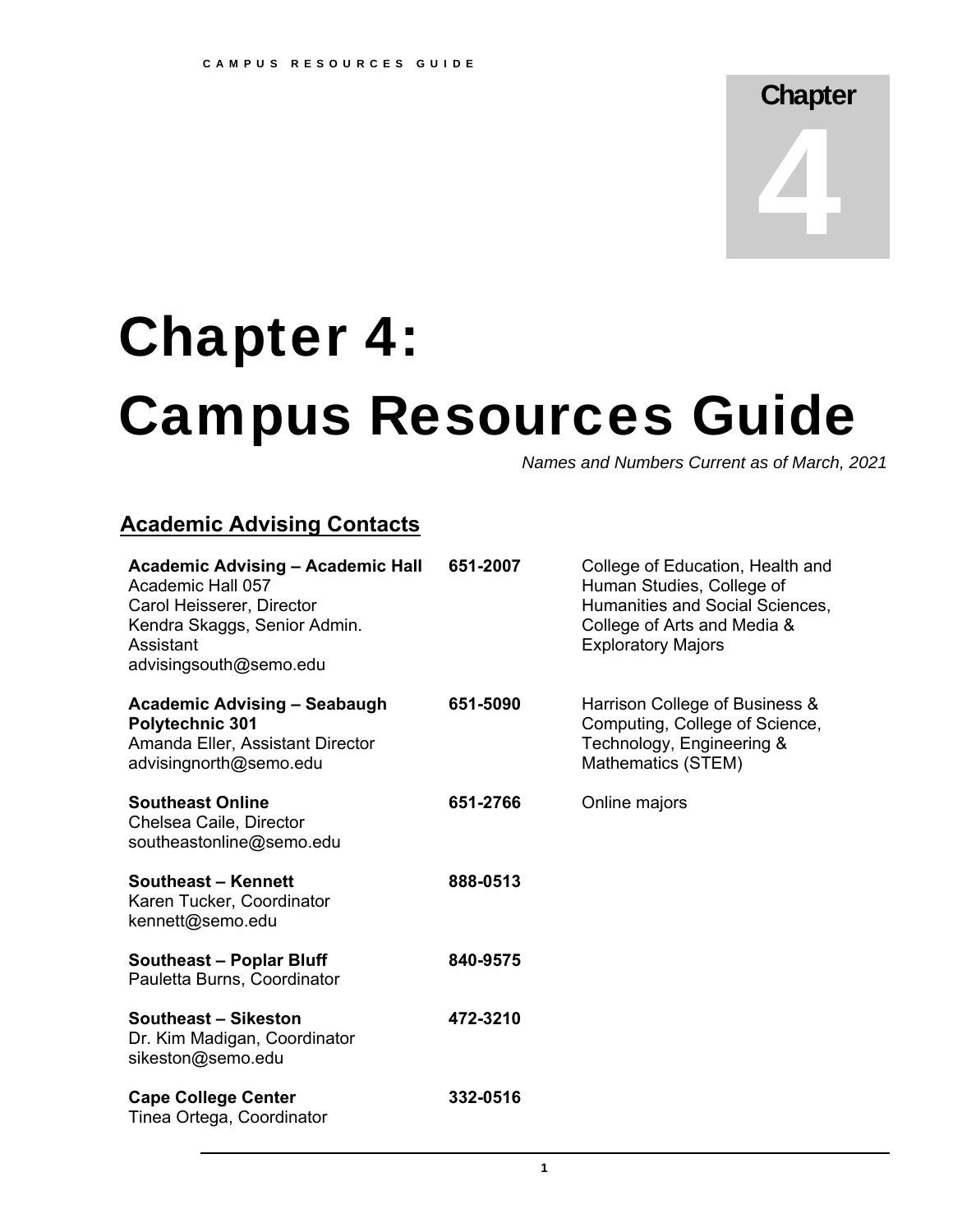#### **Academic Policies & Procedures for Students**

| <b>Registrar's Office</b><br>Sandy Hinkle, Director<br>Academic Hall 057<br>registrar@semo.edu    | 651-2250 | Transcript request, graduation,<br>withdrawals. Online University<br>Bulletin includes pass/fail,<br>incomplete grades, auditing, grade<br>points, academic standing,<br>university policies and procedures in<br>detail |
|---------------------------------------------------------------------------------------------------|----------|--------------------------------------------------------------------------------------------------------------------------------------------------------------------------------------------------------------------------|
| <b>Degree Works Audit</b><br>Ryan Heslinga, Assistant Registrar                                   | 651-2834 | Degree Works audit troubleshooting<br>and programming                                                                                                                                                                    |
| <b>Graduation</b><br><b>Eric Wersel, Graduation Specialist</b>                                    | 651-2528 | Graduation application inquiries and<br>deficiency letter questions                                                                                                                                                      |
| <b>Transfer Credit Evaluation</b><br>Maria Bridgeman, Assistant Registrar                         | 651-6105 | Evaluates incoming transfer credit,<br>military credit and international<br>credit                                                                                                                                       |
| <b>&gt;Admissions</b>                                                                             |          |                                                                                                                                                                                                                          |
| <b>Office of Admissions</b><br>Lenell Hahn, Director<br>Academic Hall 100D<br>admissions@semo.edu | 651-2590 |                                                                                                                                                                                                                          |
| <b>New Student Programs</b><br>Katie Foshee, Director of New Student<br>Programs                  | 651-5166 | First STEP Orientation, Transfer<br><b>Student Orientation</b>                                                                                                                                                           |
| <b>Transfer Recruitment/Admissions,</b><br>Amber Sumner, Admission Counselor                      | 651-2957 |                                                                                                                                                                                                                          |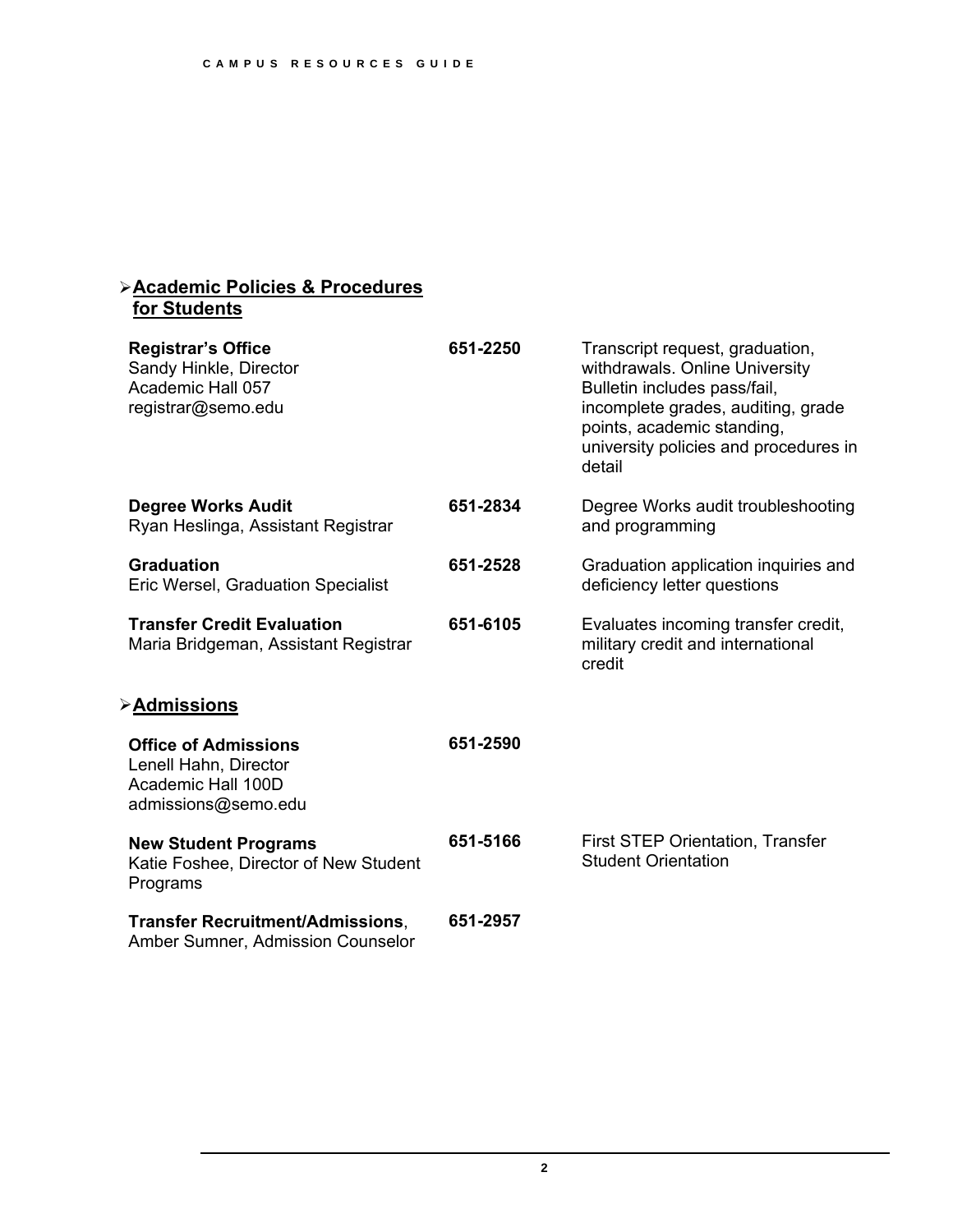**Athletics-Academic Services** Redhawks Success Center **986-6182** 

# **Campus Life & Event Services**

**651-2280** 

Michele Irby, Director Gretchen Grojean, Assistant Director

Vacant, Coordinator-Campus Programming

Tiffany Comfort, Coordinator- Leadership & Involvement

University Center Room 414 [campuslife@semo.edu](mailto:campuslife@semo.edu) 

### Academic & Student Support Resources

**Academic Support Centers**  University Center 202 [asc@semo.edu](mailto:asc@semo.edu)

**983-6135** Academic Support Centers' mission is to enhance the academic achievement and educational attainment of all Southeast students.

Programs include:

- Educational Access Programs
- Learning Assistance Programs (Tutoring, Supplemental Instruction (SI), College Success Programs, etc)
- TRIO/McNairs Scholars Program
- TRIO/Student Support **Services**
- Outreach & Retention Programs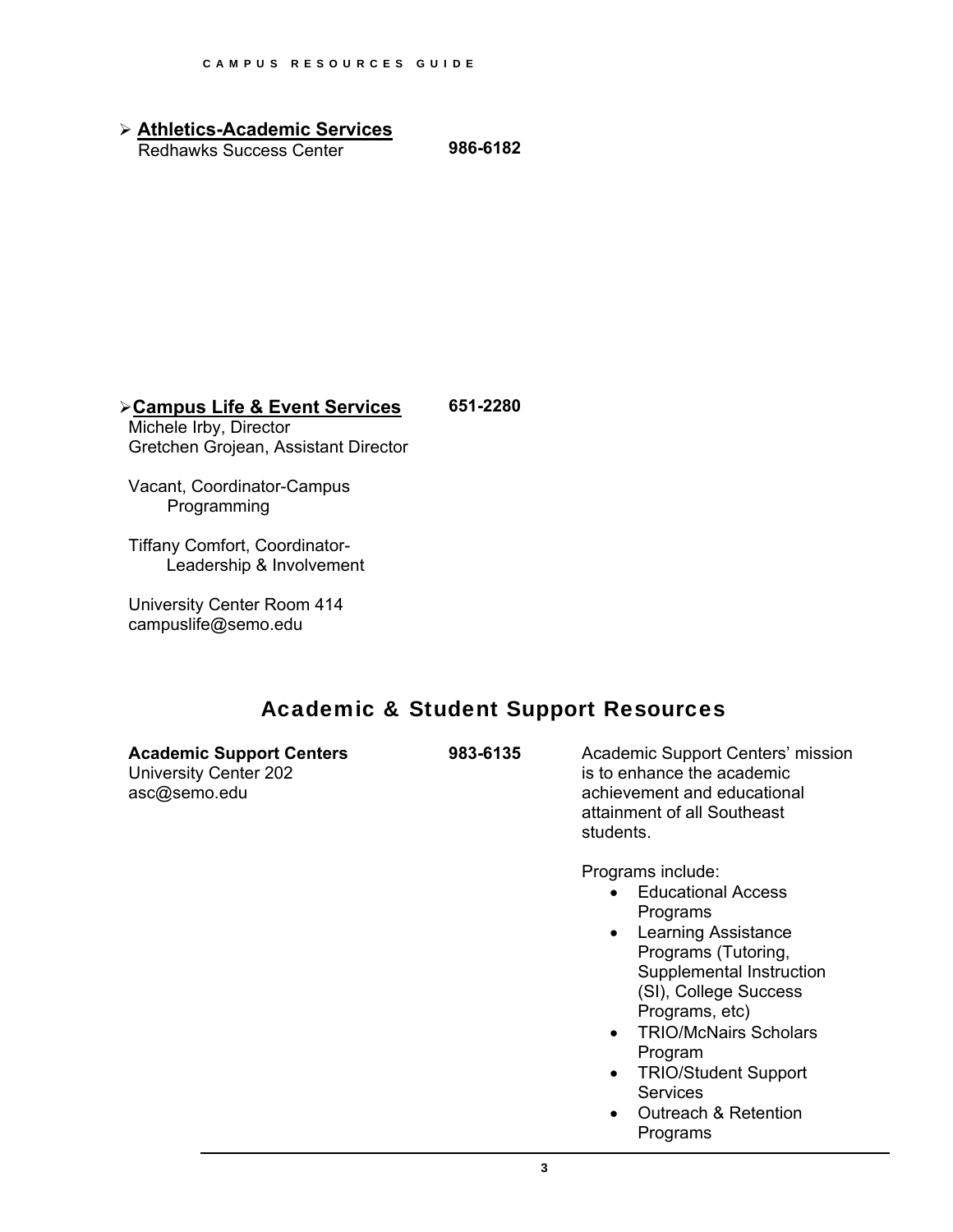| <b>Career Services</b><br>Dan Presson, Director<br>Academic Hall 057<br>careerservices@semo.edu                                                                                             | 651-2583 | Career Services assists students &<br>alumni with major and career<br>exploration, internship strategizing,<br>career planning, and graduate<br>school preparation.                                                                                                                                                                                                                                                         |
|---------------------------------------------------------------------------------------------------------------------------------------------------------------------------------------------|----------|-----------------------------------------------------------------------------------------------------------------------------------------------------------------------------------------------------------------------------------------------------------------------------------------------------------------------------------------------------------------------------------------------------------------------------|
| <b>Center for Writing Excellence</b><br>(Writing Center)<br><b>Memorial Hall 103</b><br>writing@semo.edu                                                                                    | 651-2460 | Writing Lab, Writing Proficiency<br>Exams, Sample Writing Proficiency<br>Exams                                                                                                                                                                                                                                                                                                                                              |
| <b>Center for Behavioral Health &amp;</b><br><b>Accessibility</b><br>Millicent Odhiambo, Director<br><b>Crisp Hall 201-202</b><br>ucs@semo.edu                                              | 986-6191 | Students seeking personal<br>counseling, students needing to<br>register with disability support<br>services                                                                                                                                                                                                                                                                                                                |
| <b>Honors Program - Jane Stephens</b><br><b>Honors Program</b><br>Dr. Joseph Snyder, Director<br><b>Honors House</b><br>603 North Henderson<br>honors@semo.edu                              | 651-2513 | Students with fewer than 15<br>semester hours of college credit are<br>eligible for admission into the Jane<br>Stephens Honors Program if they<br>meet the following two criteria:<br>A cumulative high school<br>grade point average of at<br>least 3.5 on a 4.0 scale (or<br>its equivalent) and<br>Transfer students must have<br>$\bullet$<br>at least 15 semester hours<br>of college credit and at least<br>a 3.5 GPA |
| <b>International Education &amp; Services</b><br>Kevin Timlin, Executive Director<br>International Center – Located at:<br>939 College Hill<br>Cape Girardeau, MO<br>international@semo.edu | 986-6863 | Answers questions regarding<br>international student compliance<br>and regulations; acts upon requests<br>for reduced course loads, study<br>abroad                                                                                                                                                                                                                                                                         |
| <b>Learning Assistance Programs</b><br>WyKeshia Atkins, Director<br>Learning Assistance Programs<br>University Center 206<br>lap@semo.edu                                                   | 651-2273 | Academic Resources offered:<br><b>University Tutorial Services</b><br>Supplemental Instruction (SI)<br>$\bullet$<br><b>College Success &amp; Financial</b><br>$\bullet$<br><b>Responsibility Seminars</b><br><b>Academic Enhancement</b><br>$\bullet$<br>Program (AEP)                                                                                                                                                      |
| Kent Library 412<br>si@semo.edu<br>tutorialservices@semo.edu                                                                                                                                | 651-2861 | Academic Improvement Plan<br>(AIP)<br>College Success Plan (CSP)                                                                                                                                                                                                                                                                                                                                                            |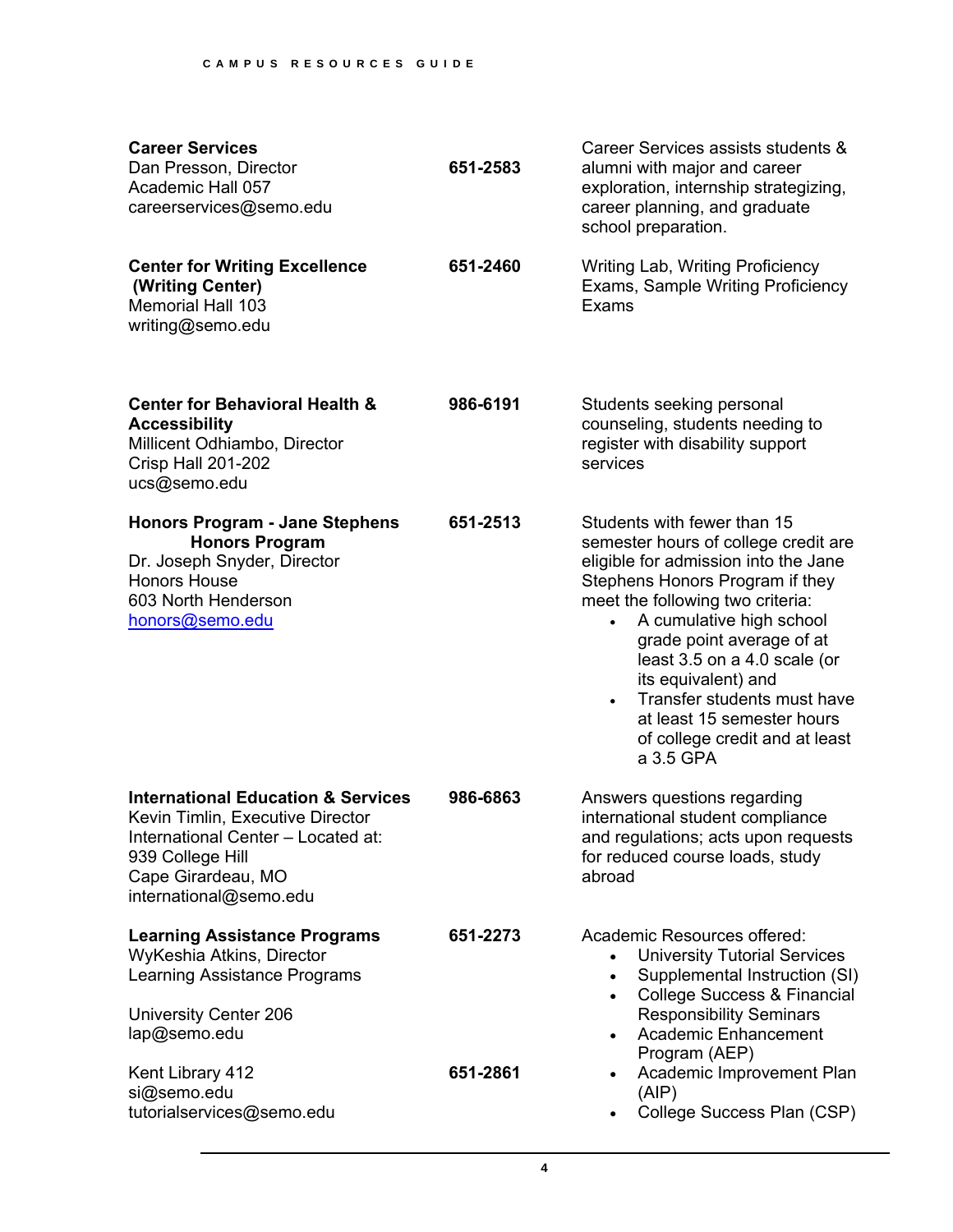| <b>Mathematics Learning Centers</b><br>Johnson Hall Room 112<br><b>Memorial Hall Room 104</b> | 651-2164 |                                                                                                                                                                                                                                                                                                                                                           |
|-----------------------------------------------------------------------------------------------|----------|-----------------------------------------------------------------------------------------------------------------------------------------------------------------------------------------------------------------------------------------------------------------------------------------------------------------------------------------------------------|
| <b>McNair Scholars Program</b><br>University Center 202<br>mcnair@semo.edu                    | 986-6135 | The TRIO/McNair Scholars Program<br>provides academic support,<br>enhancement, workshops, faculty<br>mentoring, a summer research<br>experience and preparation for<br>graduate school for historically<br>underrepresented students in<br>various fields during their<br>sophomore, junior and/or senior<br>years.                                       |
| <b>Student Support Services</b><br>University Center 206<br>stusupportserv@semo.edu           | 651-2512 | <b>Eligibility Criteria:</b><br>(Applicants must meet at least one)<br>Be a first-generation college<br>student (neither parent has<br>earned a 4 year degree)<br>Have a demonstrated<br>economic need (as defined<br>by Federal guidelines)<br>Have a documented<br>$\bullet$<br>disability (registered with the<br>University's Disability<br>Services) |

**Writing Center** 

*See Center for Writing Excellence above* 

### Non-Academic Services & Resources

**Bookstore (purchased books) Southeast Bookstore**  1st Floor – University Center

Some of the items they sell include:

- graduation items
- clothing
- gift items
- supplemental textbooks and general books
- snack foods
- student supplies

Some of the services they offer:

- banking services
- student charge purchases

**Campus Health Clinic 651-2270**  Crisp Hall 108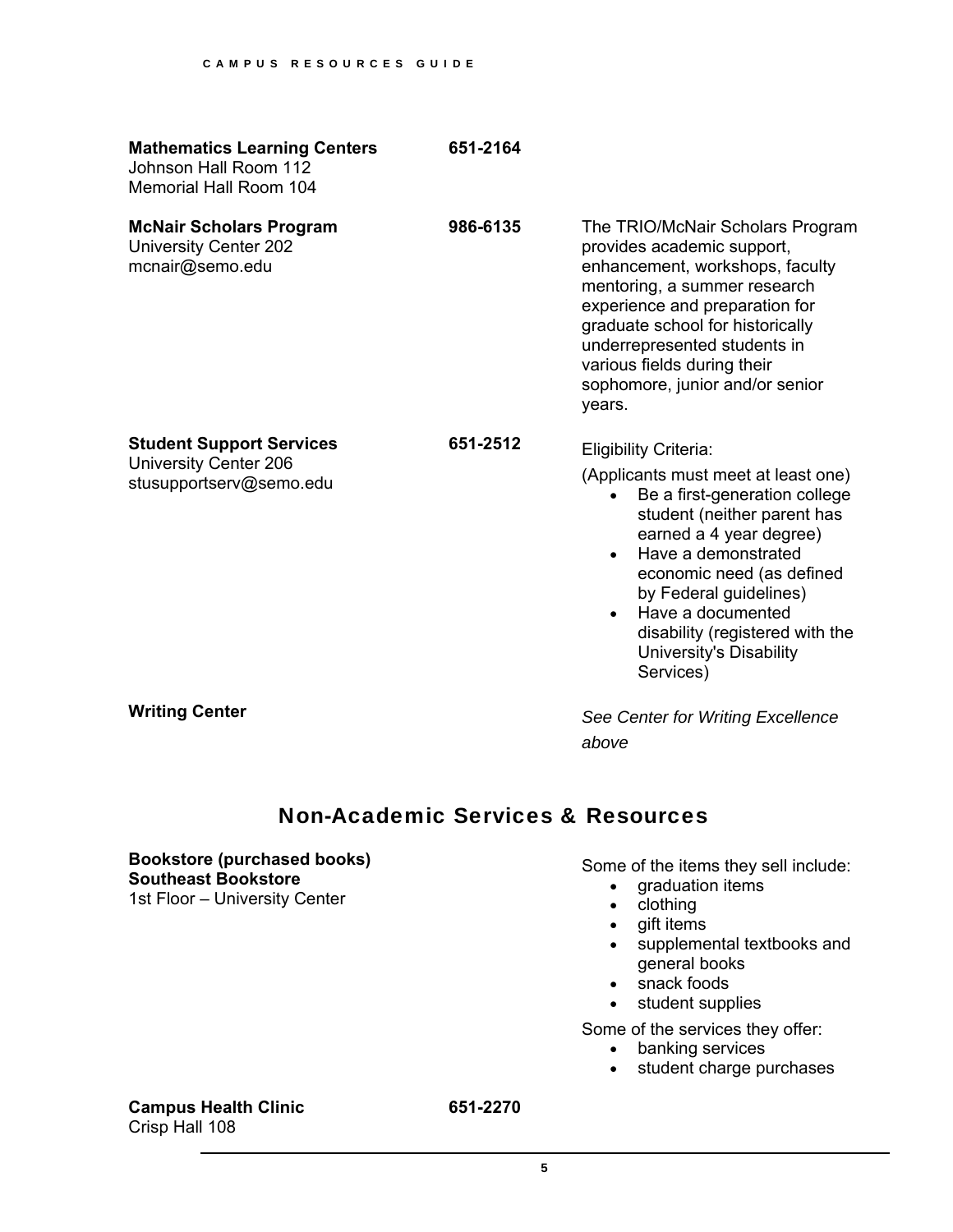[CHC@sehealth.org](mailto:CHC@sehealth.org)

| <b>Computers-Technical Assistance</b>                                                                                                        |          | See IT Help Desk below                                                                                                                                                                                                                                                                                                                                                                                |
|----------------------------------------------------------------------------------------------------------------------------------------------|----------|-------------------------------------------------------------------------------------------------------------------------------------------------------------------------------------------------------------------------------------------------------------------------------------------------------------------------------------------------------------------------------------------------------|
| <b>Department of Public Safety</b><br><b>Beth Glaus, Director</b>                                                                            | 651-2215 | The Department of Public Safety<br>(DPS) coordinates parking on<br>campus, emergency preparedness<br>and safety, University Police and<br>the campus transit system.                                                                                                                                                                                                                                  |
| <b>ID Services (Student IDs)</b><br>University Center 2nd Floor - inside the<br><b>Center for Student Involvement</b><br>idservices@semo.edu | 339-4636 | The Information and ID Services<br>Desk (located on the third floor of<br>the University Center) is your one-<br>stop shop for many things. During<br>business hours students and staff<br>can stop by the desk to purchase<br>stamps, send faxes, and ask<br>questions about almost anything<br>Southeast related. It is also where<br>students and staff members go to<br>get Redhawks IDs printed. |
| <b>IT Help Desk</b><br><b>Memorial Hall 107</b><br>helpdesk@semo.edu                                                                         | 651-4357 | <b>Reset SEKey and Password</b><br>(student must do this in person) and<br>troubleshoots technical problems                                                                                                                                                                                                                                                                                           |
| <b>Military and Veterans Services</b><br>Amanda Wood, VA School Certifying<br>Official<br><b>University Center 302</b><br>veterans@semo.edu  | 651-2263 | Service Members, Veterans, or<br>dependents will find assistance with:<br>starting at Southeast<br>$\bullet$<br>information on financing<br>$\bullet$<br>education determining<br>eligibility<br>processing of GI Benefits<br>$\bullet$<br>assistance with accessing<br>and utilizing campus<br>resources.                                                                                            |
| <b>Air Force ROTC</b>                                                                                                                        | 651-2184 | www.semo.edu/air-force-rotc/                                                                                                                                                                                                                                                                                                                                                                          |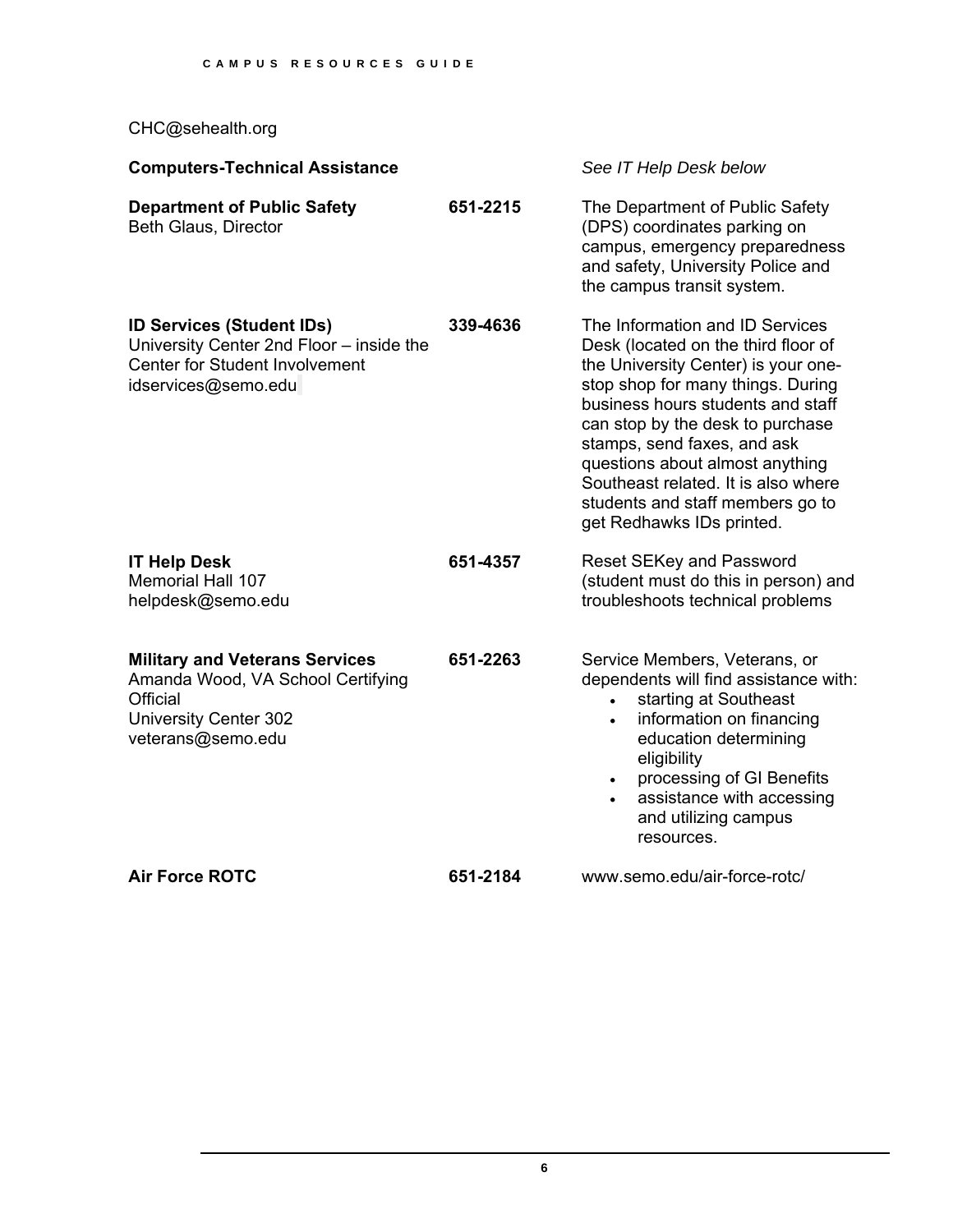| <b>Parking/Department of Public Safety</b><br>1401 North Sprigg Street<br>Cape Girardeau, MO 63701<br>parking@semo.edu                   | 651-2310 | Students can complete a parking<br>application on-line for the academic<br>year prior to the fall semester in<br>early July. To register,<br>visit http://portal.semo.edu<br>From the Students SS tab,<br>$\bullet$<br>find the Services box mid-<br>way down the right side of<br>the page<br><b>Click on Parking Services</b><br>$\bullet$<br>Select the applicable term<br>Complete the registration<br>process.<br>Parking permits will not be mailed.<br>Students can pick up their decals at<br>the Parking Services office<br><b>Spring admitted students should</b><br>go to Parking Services directly to<br>sign up for a mid-year parking<br>permit. |
|------------------------------------------------------------------------------------------------------------------------------------------|----------|----------------------------------------------------------------------------------------------------------------------------------------------------------------------------------------------------------------------------------------------------------------------------------------------------------------------------------------------------------------------------------------------------------------------------------------------------------------------------------------------------------------------------------------------------------------------------------------------------------------------------------------------------------------|
| <b>Placement for English &amp; Math</b>                                                                                                  |          | <b>Refer to Testing Services below</b>                                                                                                                                                                                                                                                                                                                                                                                                                                                                                                                                                                                                                         |
| <b>Residence Life</b><br>Towers Complex 102<br>residencelife@semo.edu                                                                    | 651-2274 | University housing (residence halls<br>and rates), dining services and<br><b>Learning Communities</b>                                                                                                                                                                                                                                                                                                                                                                                                                                                                                                                                                          |
| <b>Student Financial Services</b><br>Dr. Matthew Kearney, Director<br>Academic Hall Room 019<br>sfs@semo.edu<br>http://www.semo.edu/sfs/ | 651-2253 |                                                                                                                                                                                                                                                                                                                                                                                                                                                                                                                                                                                                                                                                |
| <b>Testing Services</b><br>Dr. Sally Carter, Director<br>Kent Library Room 108<br>testingservices@semo.edu                               | 651-2836 | Math Placement exam, CLEP,<br><b>Writing Placement Exam</b>                                                                                                                                                                                                                                                                                                                                                                                                                                                                                                                                                                                                    |
| <b>Textbook Rental</b><br>Jane Kurre, Manager<br>Kent Library 123<br>(Basement Entrance - East Side)<br>rentabook@semo.edu               | 651-2236 | Rent course textbooks<br>(ID required)                                                                                                                                                                                                                                                                                                                                                                                                                                                                                                                                                                                                                         |
| <b>Withdrawal</b>                                                                                                                        |          | See Office of Registrar under<br><b>Academic Policies and Procedures</b><br>for Students on previous pages or<br>online University Bulletin                                                                                                                                                                                                                                                                                                                                                                                                                                                                                                                    |